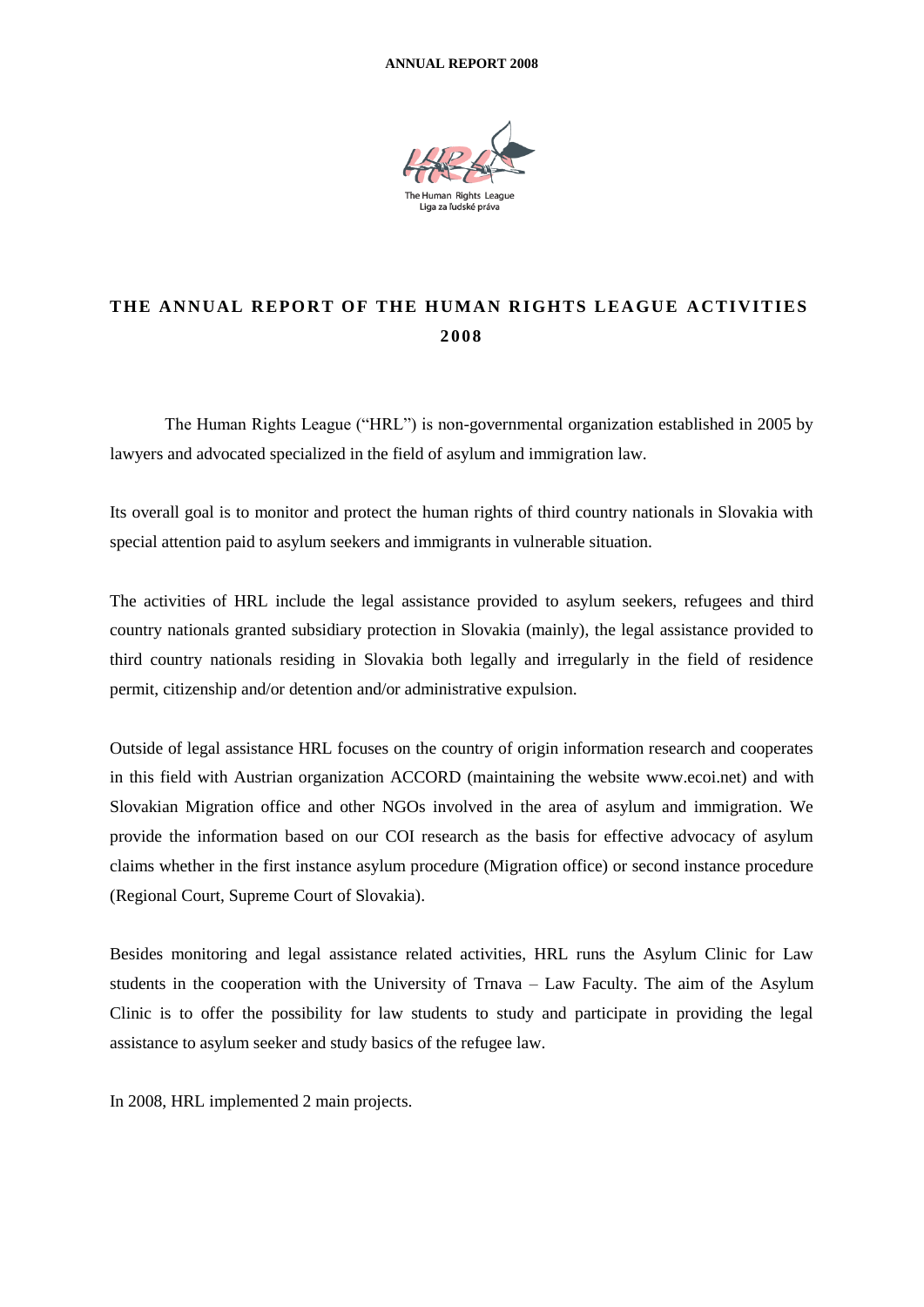First project was financed by the national European Refugee Found under the agreement SK 2007 ERF/A-6 and the name of the project is "**Legal counselling in asylum procedure on the territory of the Slovak republic and the Asylum clinic II.**"

The project was second in line (first project under the same name was implemented in 2007) and lasted in the period of 1.12.2007 – 31.12.2008.

The project has been assigned to the Measure A "Reception conditions and asylum procedure" of the national ERF scheme. The project covered the area of Bratislava self-governing region , Trnava selfgoverning region, Nitra self-governing region, Žilina self-governing region, specifically the Accommodation centre for asylum seekers in Gabčíkovo, Accommodation centre for asylum seekers in Rohovce, Integration centre for refugees in Zvolen, Detention centre in Medveďov, Departments of Alien police and other areas where the asylum seekers, subsidiary protection holders or refugees were placed.

The project activities were implemented by the office of HRL in Bratislava and partially by the office of related advocate in Žilina.

The target group for activities of the project was defined as: a member of a third country or stateless person who:

a) Has legal status defined under the 1951 Geneva Convention and its 1967 Protocol and who has residence permit in one of the Member States;

b) Has received subsidiary protection under the Council Directive 2004/83/ES of 29 April 2004 on minimum standards for the qualification and status of third country nationals or stateless persons as refugees or as persons who otherwise need international protection and the content of the protection granted;

c) Has applied for one of protection mentioned above under a) and b);

d) Has received and enjoys temporary protection according to the Council Directive 2001/55/ES.

The implementation of the project started on 1.12.2007 and ended on 31.12.2008.

The main objective of the project was the increasing of the level of proficiency of the asylum procedure by means of providing legal aid to asylum seekers, persons granted asylum, persons granted subsidiary protection or temporary protection on the territory of the Slovak Republic by qualified experts – lawyers and attorneys.

The implementation team has also supported the Asylum Law Clinic at Faculty of Law in Slovak republic through educating students in the field of Asylum law.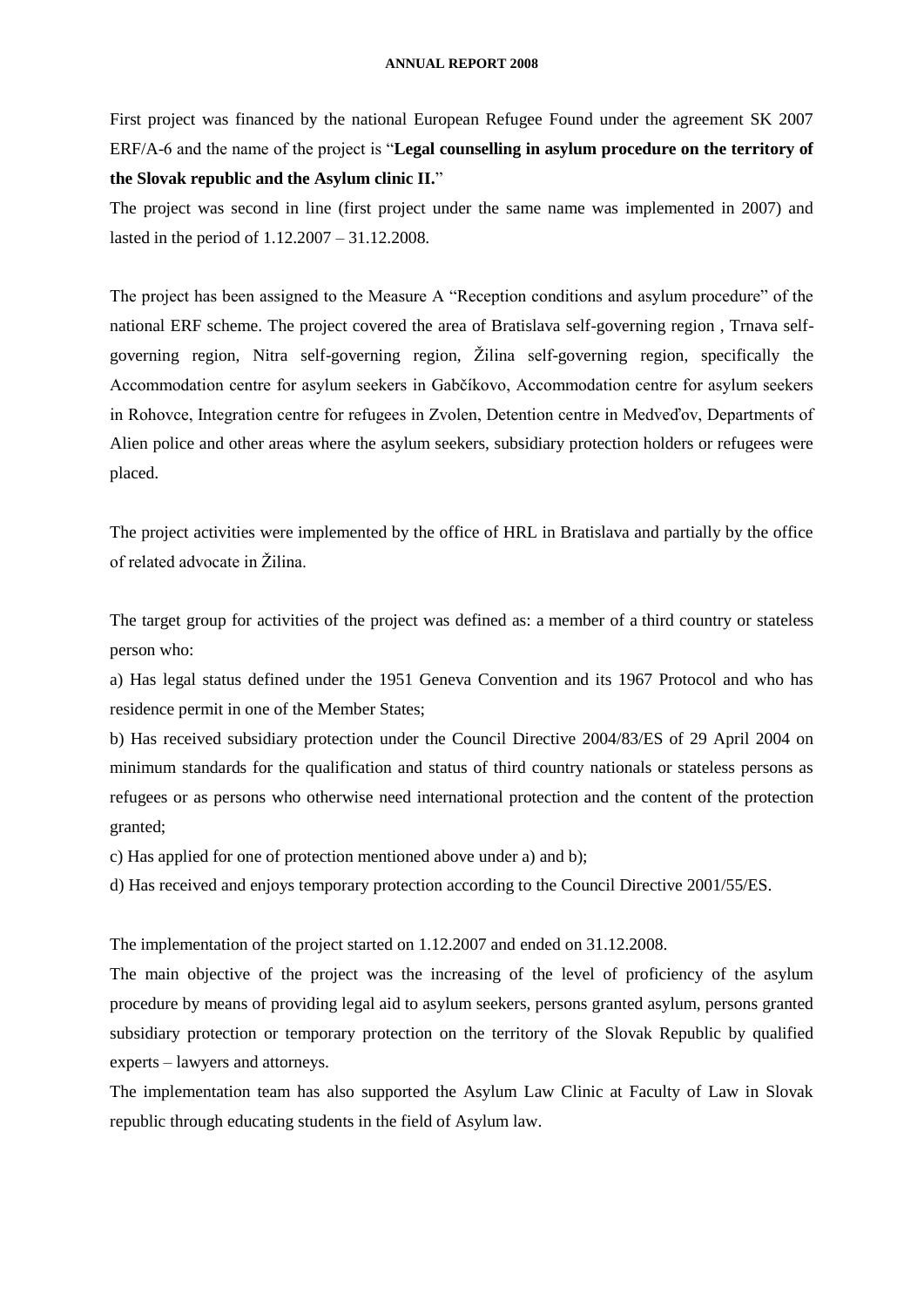The legal counselling was provided by consultations with clients either personally or by telephone. Personally the legal counselling was provided in the office of the HRL on Hurbanovo square in Bratislava or in the office on Makovického in Žilina. The consultation hours were set from Monday to Friday from 10:00 till 14:00. The clients were not rejected also in other than consulting hours. The lawyers of HRL provided legal counselling also in asylum centres in Gabčíkovo, Rohovce, in the detention centre in Medveďov, in integration centre in Zvolen and in accommodation facilities for persons with granted subsidiary protection in Trnava. During the consultations the target group was informed about the basis and process of asylum procedure in the Slovak republic, about the basic rights and responsibilities in the procedure and after it is finished. The asylum seekers are also informed about free legal counselling and about the possibility of legal representation by lawyers of HRL.

The goals of the project were implemented by following activities:

# Activity 1: Legal counselling

During the implementation period legal counselling was provided in the asylum facilities in total 105 times, out of this number there were 43 visits of accommodation centre in Gabčíkovo, 30 visits to accommodation centre in Rohovce, 28 visits to Medveďov 2 visits to integration centre in Zvolen and 2 visits to the accommodation facilities for persons with granted subsidiary protection in Trnava.

We have registered 125 new asylum seekers. To all of them were provided by primary legal aid related to entering the asylum procedure.

Part of the activity 1 in most cases was study of the file, inspection of the files on Migration office, consultations with the clients, consultations and meetings with decision makers and other Migration office staff or in specific cases with other experts (doctors, authorities, with information on client etc.).

### Activity 2 – Legal representation

During the project implementation, there were 35 clients represented by lawyers (together with pending cases), we have been present at 25 interviews or supplementary interviews at the Migration office.

In connection to this activity the clients were provided legal help during the consultations often with the presence of the interpreter and were prepared on the hearing at the court and were informed about the next steps in the procedure.

# Activity 3 – Legal aid in appellate procedure

During the implementation period 74 appeals were lodged against the decisions of Migration office and 36 appeals were lodged to Supreme Court and 11 appeals were lodged against decisions on detention.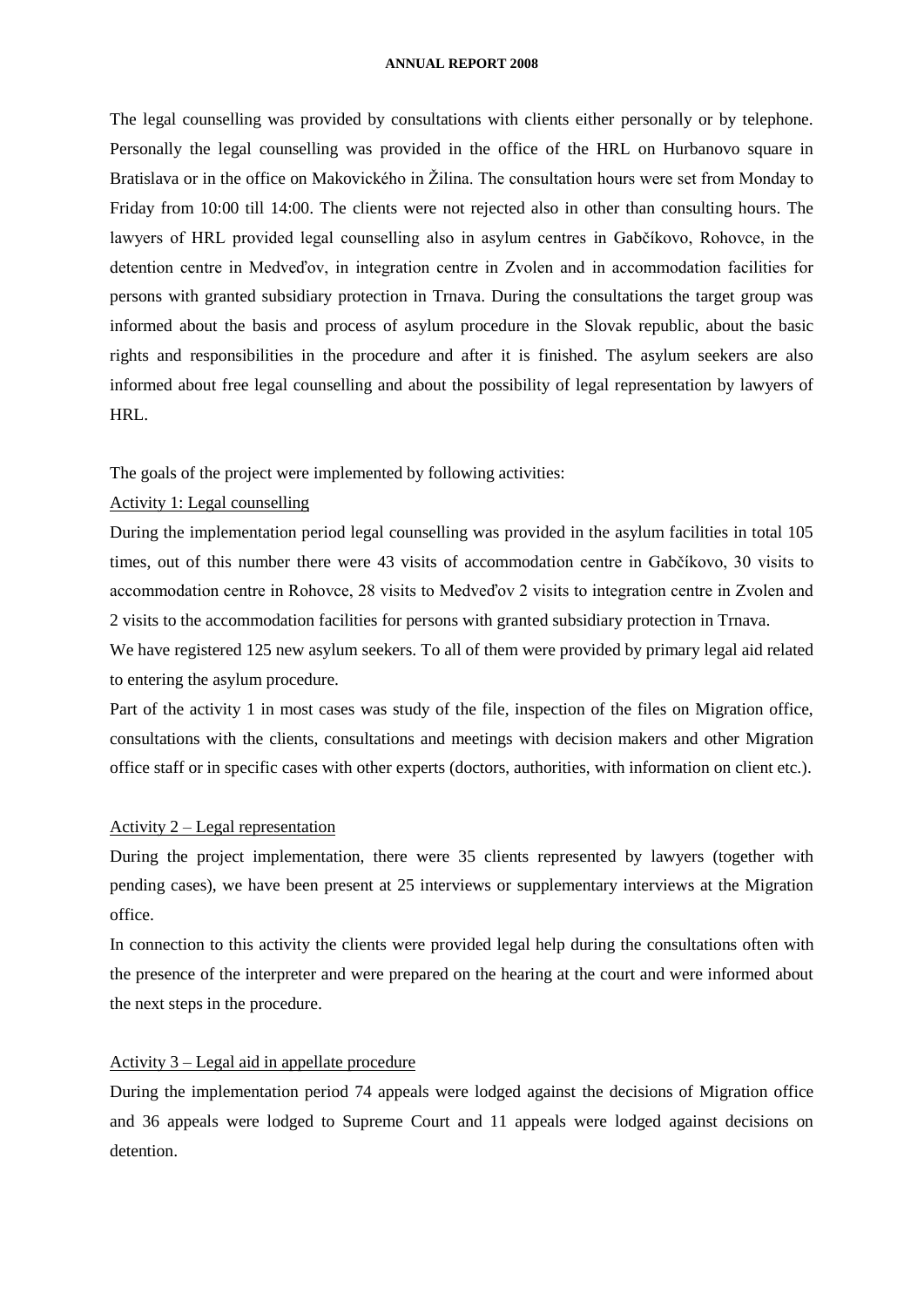Consequently, this activity was connected with individual consultations with asylum seekers related to the reasons for appeals, inspections of the files on Migration office and/or in Courts, study of relevant internal and international instruments and COI research and other related actions.

The lawyers of HRL have been present on hearings at the regional courts in Bratislava and Košice and Supreme Court of Slovakia in Bratislava in cases of legally represented clients.

# Activity 4 – Other legal aid related to asylum procedure

This activity dealt with legal aid to asylum seekers other than in asylum procedure, mainly related to the legalization of the stay in Slovakia, reunification of the family, or dealing with petitions or requests in the field of labour relations, etc. Other legal aid covered the assistance with appeals and petitions in different administrative procedures as well.

# Activity 5 – Actualization of webpage [www.utecenci.sk](http://www.utecenci.sk/) and [www.hrl.sk](http://www.hrl.sk/)

During the implementation period the webpage [www.hrl.sk](http://www.hrl.sk/) was completely actualized and rebuilt. We started to operate the page in English, German and Spanish language. We have prepared the actualization of the page [www.utecenci.sk,](http://www.utecenci.sk/) however because of technical problems the page still contains the previous texts, which provide all the necessary information about the asylum procedure for the target group.

### Activity 6 – COI research

The activity was performed by Mgr. Katarína Fajnorová, HRL COI researcher. The COI research was connected mostly to individual cases and its bases were questions prepared by lawyers. During the implementation period she have searched the information in cases of asylum seekers from about China, China – Tibet, Afghanistan, Palestine, Algeria, Iraq, Syria, Vietnam, Pakistan, Lebanon, Russian Federation – Chechnya, Democratic republic of Congo, Bangladesh, Turkey, Ivory Coast, Kosovo, Senegal, Guinea, Cuba, Nigeria, Cameron, Georgia (Ossetia a Abkhazia). Partial research has been done by lawyers as well.

The outcomes from this activity are archived in special COI database and we plan their publication on the website of HRL in the future.

### Activity 7 – Community research

The activity was maintained by Mgr. Helena Tužinská, Mgr. Norbert Maur and Mgr. Katarína Marinová as community researcher. The basis of the activity was direct research and work with individual asylum seekers related to the needs in the asylum procedure and based on requests by lawyers.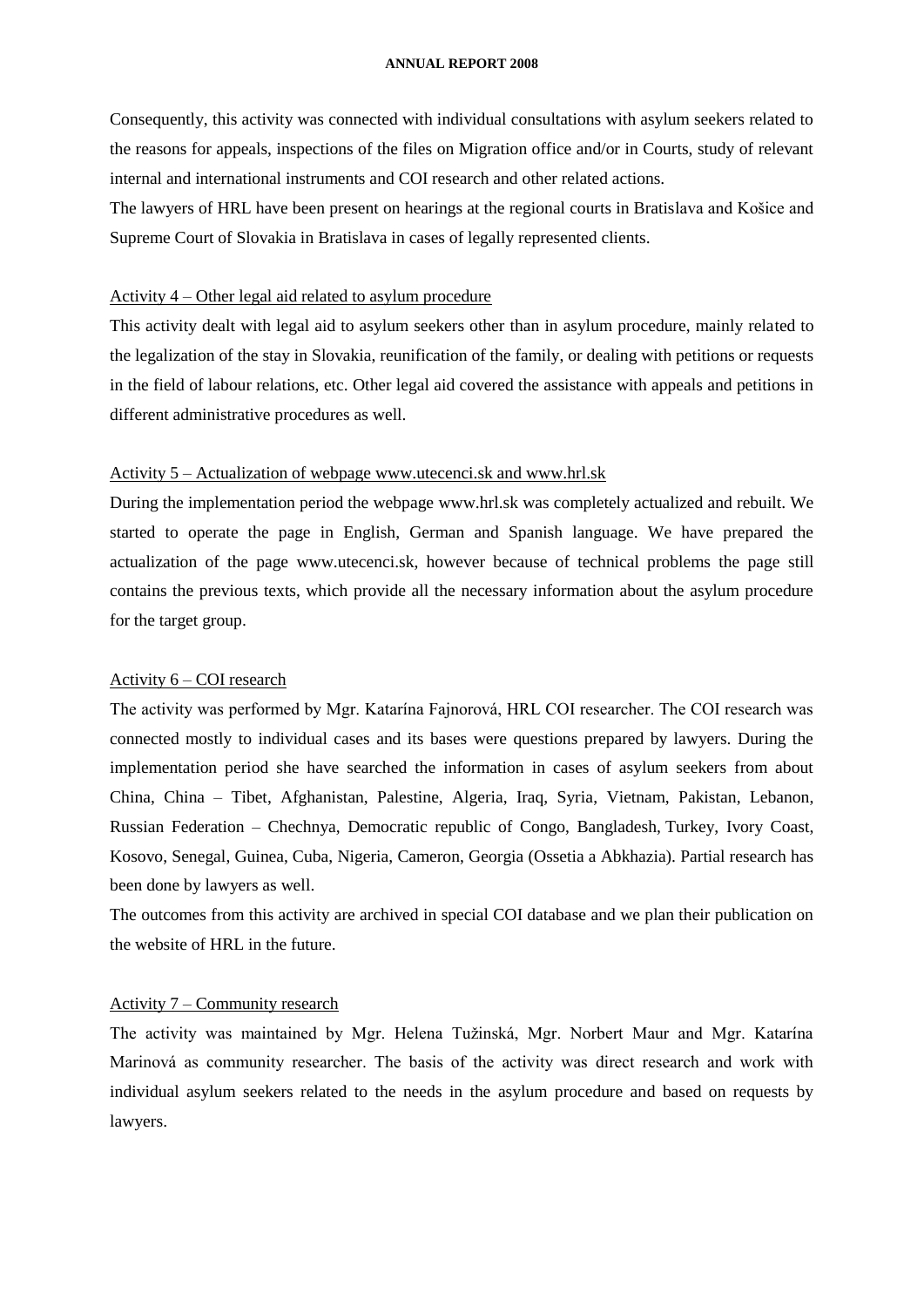This activity contained organizing of common workshops (6 times) related to different issues in asylum procedure. The community researcher assisted to lawyers, made in depth interviews with asylum seekers with the aim to gathered detailed information on the reasons for asylum and prepared asylum seekers for different situation of social life in Slovakia for example in the field of employment relationships or study at the university.

Outcomes of the activity are archived in special database.

### Activity 8: Administration of provided legal aid

Administration, registration, evidences of legal aid, evidence of terms, recording of legal help, file management and other administrative activities were important and necessary part of everyday work of all members of implementation team and were performed regularly.

# Activity 9 – Project propagation

The project was promoted by various different ways. Since the beginning of its realization, the project was publicized on the website [www.utecenci.sk](http://www.utecenci.sk/) that is dedicated to the refugee and asylum procedure issues, and especially on the website [www.hrl.sk](http://www.hrl.sk/) dedicated solely to the promotion of the project and to the presentation of its activities. During the realization of the project, translation of texts into different foreign languages was prepared. The website is accessible in English, German and Spanish. The website is the most effective way of promoting the project, since on its basis, foreign nongovernmental organization interested in cooperation in this field contact our organization. Such an example was the visit of the 16 member group from the Austria Integration Centre in Vienna. At the same time, the visitors of the website can be informed about current events organized by or in cooperation with realization team members.

The project was promoted during meetings with other organizations active in the field of asylum, as well. These included Slovak as well as foreign organizations, especially the Slovak Humanitarian Council (SK), UNHCR, Asyl in Not (DE), ACCORD (AT), etc.

Another efficient promotion tool is the participation in different workshops, either in Slovakia or abroad. The most significant workshops include: UNHCR workshop in Senec held by judges of the Supreme Court of the Slovak Republic, IOM training regarding the access to foreigners and information on legislation regarding unacompanied minors, ECRE workshop on Refugee Law, a lecture for American students held by the member of the team Mgr. Volanská, workshop on country of origin information (held by the Human Rights League during the realization phase in June and in December), Conference of the Slovak Ministry of Labour, Social Affairs and Family, IOM, the Ministry of Foreign Affairs of the Slovak Republic, the European Council; The Dynamics of Refugee Protection in Era of Globalization (Brusel); "EU Borders closed for Refugees?" etc.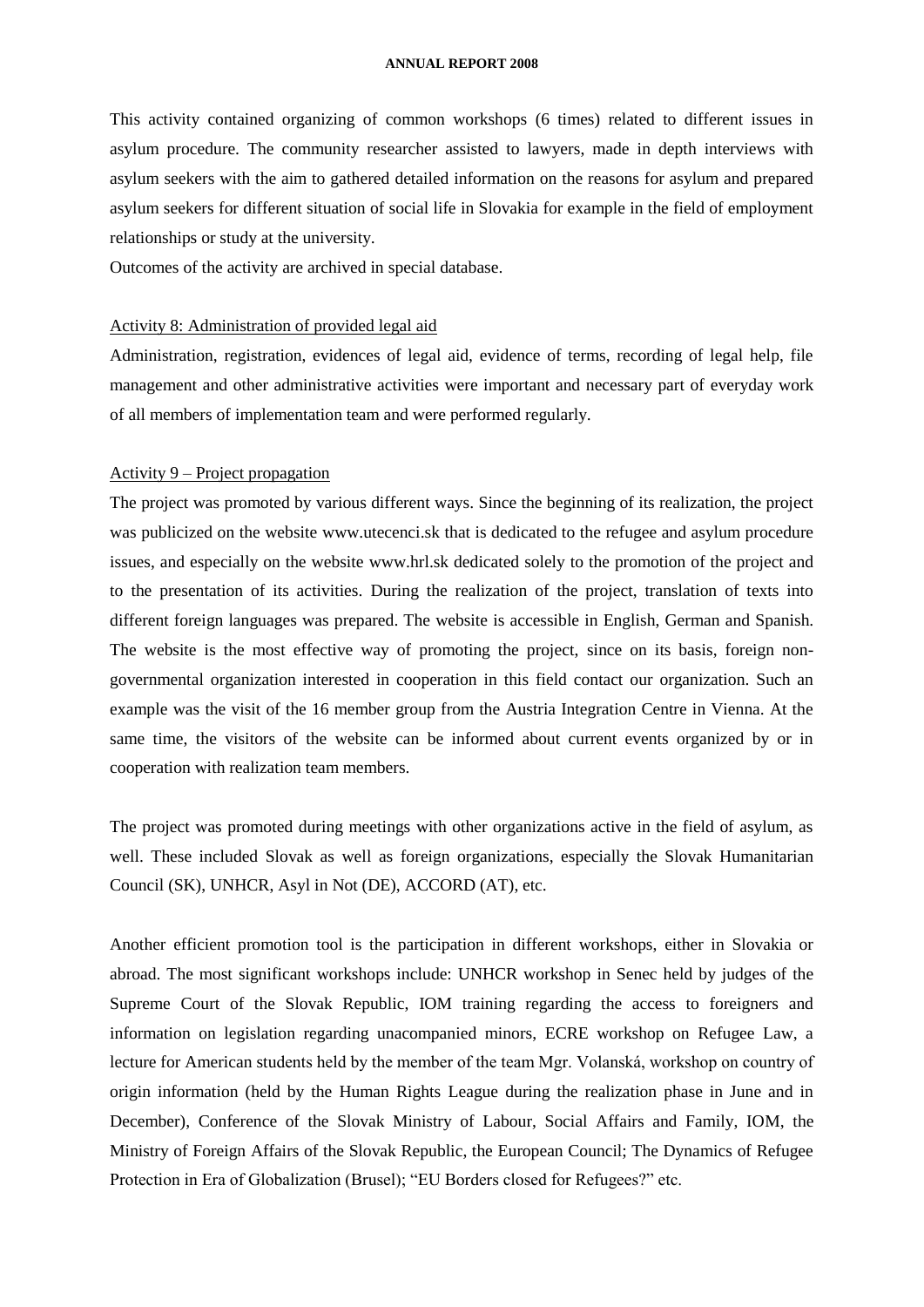However, one of the most outstanding events aimed at the project promotion was the organization of a workshop dedicated to the Universal Declaration of Human Rights on the occasion of its 60th anniversary. The workshop was organized by the Human Rights League in cooperation with the Trnava University and it hosted important representatives in the human rights field as lecturers. At the workshop, the realization team member from the Human Rights League presented the activities of the organization, especially the project funded by the European Refugee Fund, which significantly contributed to the promotion of the European Refugee Fund and the European Union, as well. At the same time, the participants had the opportunity to be informed about the project on the basis of information leaflets and business cards. In connection with the above mentioned workshop, up-dated information leaflets as well as a brochure on the Universal Declaration of Human Rights were prepared. In the upcoming period, we prepare translations of our information leaflets into different languages (EN, DE, FR, RUS), the print and distribution of the same.

The press was informed about all of the workshops organized by the Human Rights League by the press agencies SITA and TASR.

# Activity 10 – Actualization and dissemination of information leaflets

During the implementation period we have continued in dissemination of information materials created in the previous period. We have prepared another version in Dari language, however it was necessary to implement the changes related to amendment of the legal Acts, all versions will be actualized in the next period.

### Activity 11: Participation on legislative procedure

The members of our team have participated on meetings where the comments to the amendments of the Slovak Aliens Act and Act on Asylum were prepared. These comments were part of the comments the UNHCR submitted to the responsible authorities.

### Activity 12: Study of legislative, juridical literature, improving of qualification

HRL lawyers were constantly improving their skills and knowledge in asylum law and connected areas. Therefore, lawyers studied the amendment of Act on Asylum and Slovak Aliens Act, and also international legal standards and attended seminars and trainings in order to improve the qualification. The activity was fulfilled continuously.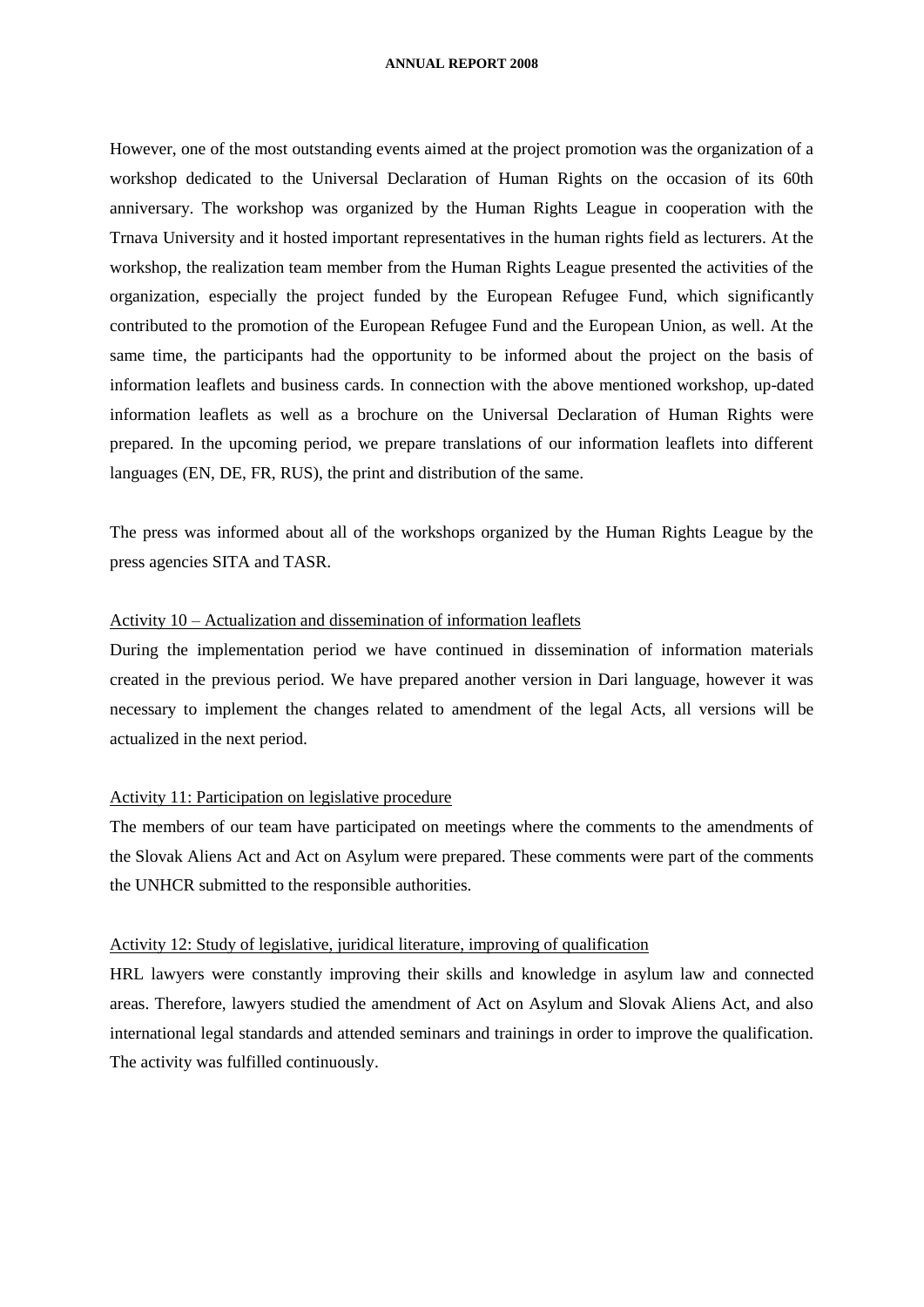# Activity 13 – Practical education of students and their supervision

During the realization period, 10 students of Asylum law clinic completed the studies in the academic year 2007/2008 and 10 students began with the subject in the winter semester of academic year 2008/2009. They absolved the theoretical lessons at the Asylum Law Clinic under the supervision of JUDr. Miroslava Šnírerová and one day of practice in HRL office in Bratislava under the supervision of all members of implementation team. 3 students have completed also the summer practices and one student from USA absolved the internship.

### Activity 14: Case and non-case supervision, consultations with other authorities

There were individual consultations related to specific cases done during the whole realization of project. Those consultations were done with representatives of UNHCR, other experts, doctors, psychologist etc.

# Activity 15: Regular legal consultations

Regular consultations of HRL took part every Monday. During the meetings, topics related to organization and realizations of project were consulted. There were different meetings of lawyers related to individual cases concerning individual problems of asylum cases.

Consultations have been made between the manger and other members of implementation team.

Second project implemented by HRL was the so-called "**Access Management and Support Project**" or "AMAS", financed by UNHCR office in Slovakia.

The project has been based on the formal agreement between UNHCR, the Office of Alien and Border Police (OABP) and the Human Rights League, an UNHCR implementing partner, reached in 2007 and focused on border monitoring activities. The agreement was signed in 2007 under the name "Tripartite" Memorandum of Understanding (MOU) on modalities of mutual cooperation and coordination to support the access of asylum seekers to the territory and to asylum procedures of the Slovak Republic. In this context, one of the operational protection challenges is to assure that all asylum-seekers, refugees and other persons of concern have access to the asylum system wherever they may enter the country.

The main goals and objectives of project are as follows:

Goal 1: Promote and ensure effective access to the territory and asylum procedures

Goal 2: Promote and support reception conditions in line with international standards

Goal 3: Promote and support fair and efficient protection procedures

Goal 4: Promote and support the implementation of durable solutions.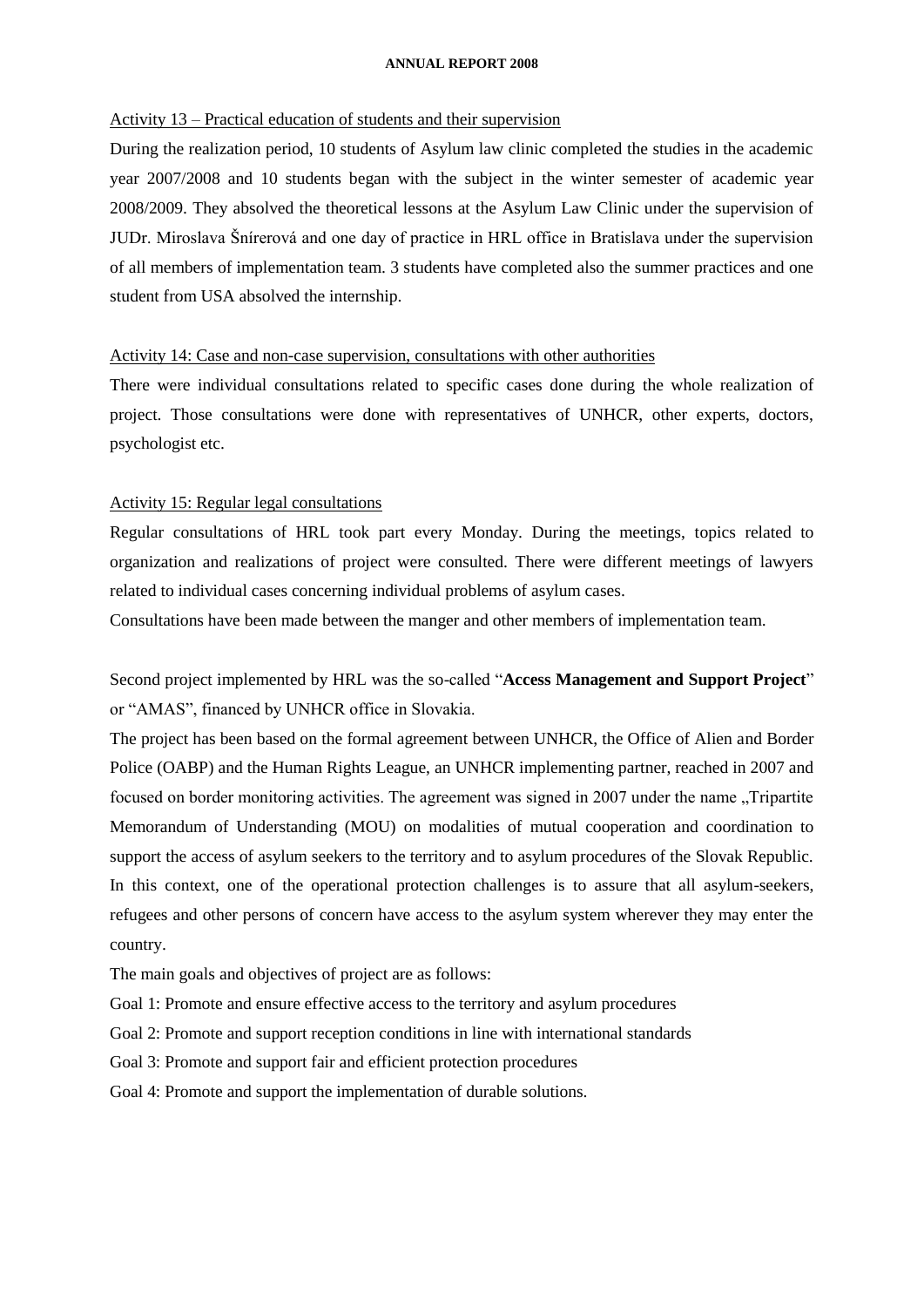Based on this background, the 2008 project focused on the following main operational activities:

- Goal 1: UNHCR will implement the Memorandum of Understanding signed with the OABP and the Human Rights League. As a part of a regional UNHCR border monitoring initiative it will aim to ensure access to the territory of the Slovak Republic as well as the access to RSDPs. The monitoring of access to the RSD procedure will focus particularly on separated children and detained aliens.
- Goal 2: Closely monitor reception conditions for asylum-seekers, refugees and persons granted subsidiary form of protection with a view to ensuring that these conditions are in line with international and EU standards; carry out AGDM participatory assessment with the involvement of all main stakeholders together with Government, NGOs and academic participants.

The task of HRL has been defined as continuous providing of free legal assistance to asylum-seekers in Western and Central parts of the Slovak Republic with funding from ERF. In order to support UNHCR in achieving its Goal 3, the HRL was obliged to provide information on RSD procedures through meetings, regular contact and sharing reports with UNHCR.

In addition, HRL also implemented the activities agreed under the Memorandum, namely border monitoring and reporting.

According to the Memorandum, HRL lawyers were authorised to monitor the border (Slovak – Ukrainian) as well as the International Airports during the implementation of the project to gather protection information on the actual situation affecting persons in need of international protection. The monitoring also aims to identify individual cases of persons in need of international protection who may be or have been affected by measures that could amount to *refoulement*, and to provide legal assistance to such persons.

The ultimate goal of AMAS project is to assure *non-refoulement* principle is applied at borders and to analyse the gathered information and advocate for improving border, airport and detention practices in order to fully guarantee access of asylum seekers to the Slovak territory and to the asylum procedure as well as provide support to OABP and other stakeholders. Specific aim is to monitor situation of persons potentially in need of international protection and therefore in the interest of UNHCR. Places of monitoring

- 1. Eastern border Slovak–Ukrainian border OABP stations in Košice and Prešov district
- 2. International Airport of M. R. Štefánik in Bratislava and after assessing the situational needs the airport in Košice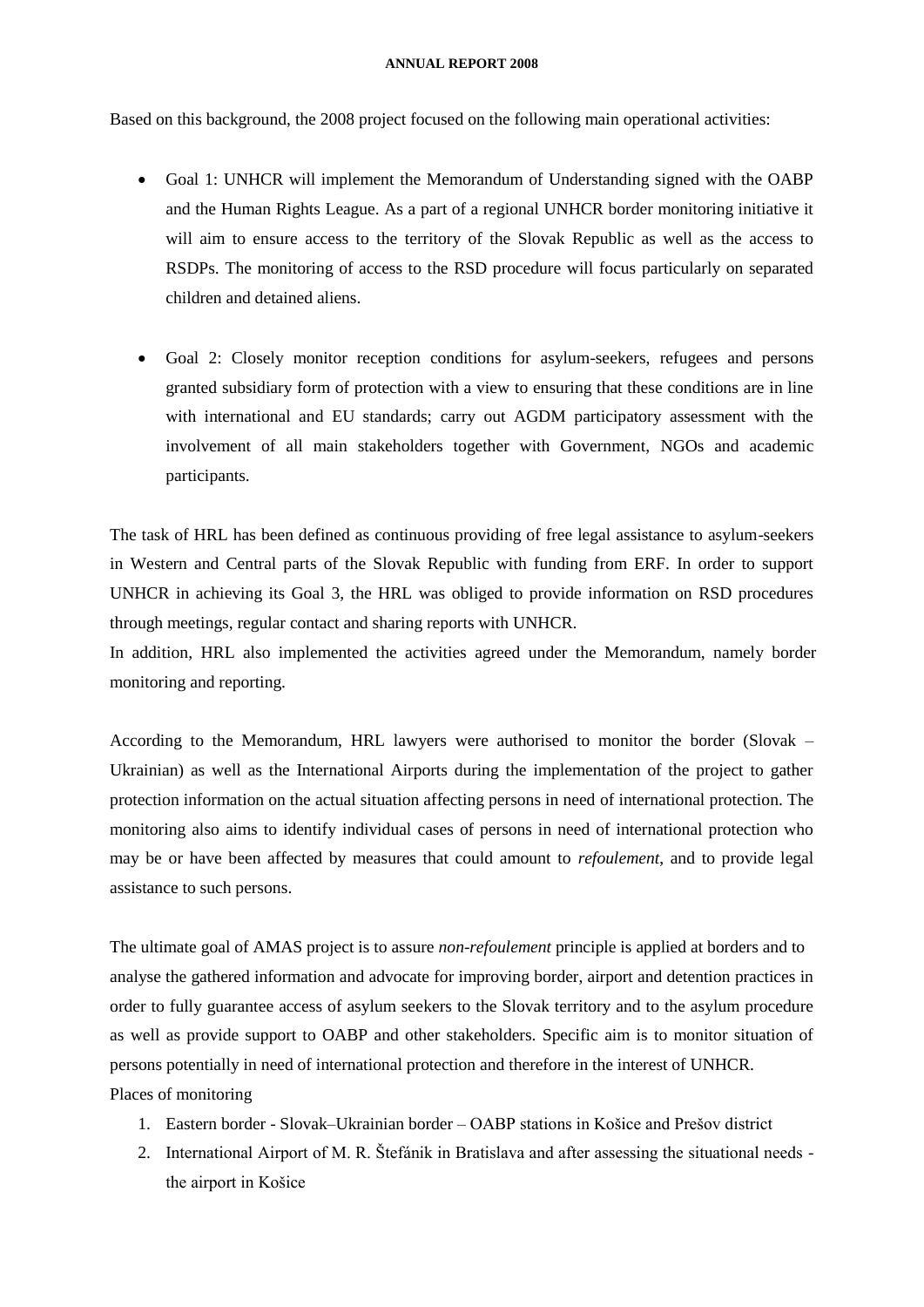- 3. Detention centre in Sečovce
- 4. Other places upon need and request from UNHCR (within territory of Slovak republic, places related to implementation of readmission treaties with Austria, Czech republic, Poland, Hungary, institutions for custody or imprisonment etc.).

The Human Rights League was monitoring the access to the territory of the Slovak Republic and asylum procedure during monitoring missions to the border. During the reported period the number of missions monitored while aliens were present at the police was 43,7% sometimes the effort to reach aliens while at the border was not very successful. The main reason was that the information about arrested aliens was late and came in average 9 hours. While the number of late information was increasing, the HRL initiated through the UNHCR meeting with representatives of OABP who promised in next year to inform lawyers of HRL as soon as possible. During the missions when the aliens were not at the station the lawyers have inspected the files and checked the access to information leaflets.

The numbers of visits to the border in 2008: Petrovce 21 visits, Vyšné Nemecké 17 visits, Podhoroď 15 visits, Ubľa 15 visits, Zboj 11 visits, Veľke Slemence 7 visits, Ulíč 7 visits, Matovské Vojkovce 5 visits, Čierna nad Tisou 5 visits. During these visits 58 times the files were examined, during 45 visits the aliens were present.

The access to the territory was also monitored during visits to the International Airport in Bratislava. In most cases monitored at the Airport were so-called "Dublin cases" - aliens returned to the territory of the Slovak Republic according to the Dublin II. Regulation. However we have also monitored the cases when aliens lodged their first application for asylum. During our present by lodging the asylum application we have a full access to file of the alien. If we were not present during lodging the asylum

application the aim of the monitoring visit that followed was to inspect the alien's file.

Monitoring of the access to the asylum procedure was provided also in the Detention Centre in Sečovce. The detention centre was visited mostly because of monitoring the issue of lodging an asylum application or monitoring the conditions in the centre.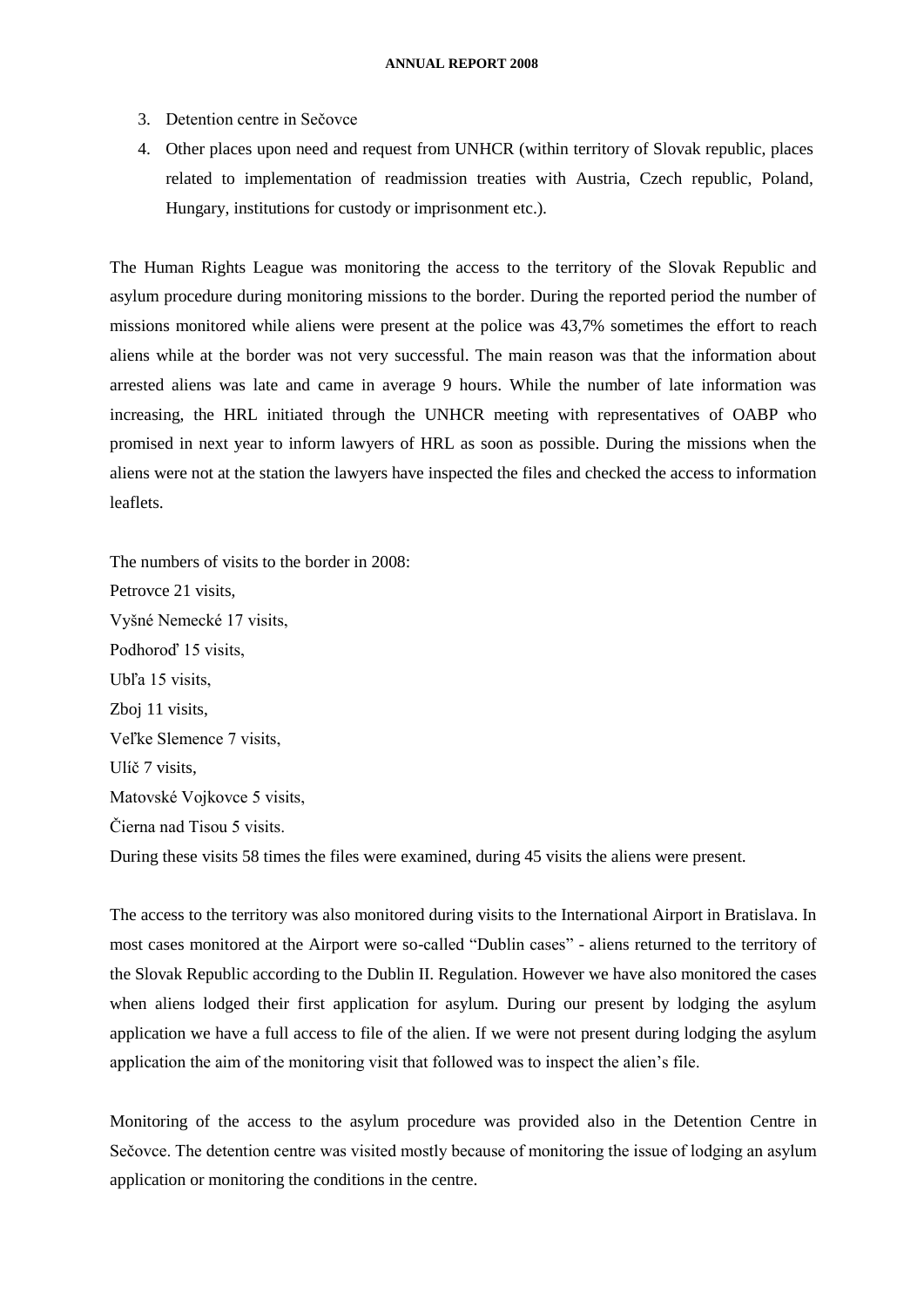The lawyers of HRL were trying to assure the fair and efficient procedure by monitoring the access to asylum procedure at Slovak-Ukrainian border, international airport and detention centre in Sečovce.

The reception conditions were monitored during the visits to the Detention centre in Sečovce. The monitoring in Sečovce was in 28 cases focused on monitoring the access to asylum procedure and 18 cases were focused on monitoring the conditions in the detention centre. According to the aliens detained in the detention centre the living conditions were sufficient. At the beginning of the year there were many complaints about the food conditions mostly during Ramadan, but since October every alien detained is interviewed about the kind of meals that are against his/her belief and if is stated the will of not receiving some kind of meal the alien has the right to choose other kind of meal. We have stated some problems with the sufficiency of the medical treatments, however these complaints were rare. Except the food conditions most of the aliens detained were complaining about the lack of activities in the centre. Also in this issue the HRL tried to help and provided some second-hand Russian literature from the library in Košice and not up to date international press.

The fair and efficient protection procedure is supported by providing legal counselling and visiting the asylum facilities by lawyers of HRL on western Slovakia, writing appeals and by representing at courts. These activities are provided under the finances of the ERF.

At the beginning of October the HRL organized the Border guards training for the delegates from every Department of border control at Slovak-Ukrainian border, airports in Bratislava, Košice and Poprad, departments in Adamov, Humenné, and detention centres Sečovce and Medveďov. The seminar helped to improve the relationships with police officers and expresses the goals of the project.

During the implementation of this project we have closely cooperated with the Alien and Border Police. With the Alien and Border Police the lawyers came in contact mostly on the Slovak-Ukrainian border, International Airport and in the Detention centre in Sečovce.

In 2008, the main activities of HRL were conducted in its headquarters in Bratislava where 4 lawyers were providing the legal assistance, 1 lawyer/COI researcher focused on COI research, one community worker supported the clients of HRL with social assistance and management section containing of 1 manager and 1 assistant helped to implement the project correctly and effectively. In the branch office in Žilina, associated advocate provided free legal aid to asylum seekers, subsidiary protection holders and to refugees. The branch office in Košice consisting of 2 lawyers focused on implementing the AMAS project and conduct border monitoring in the area of Slovak – Ukrainian border.